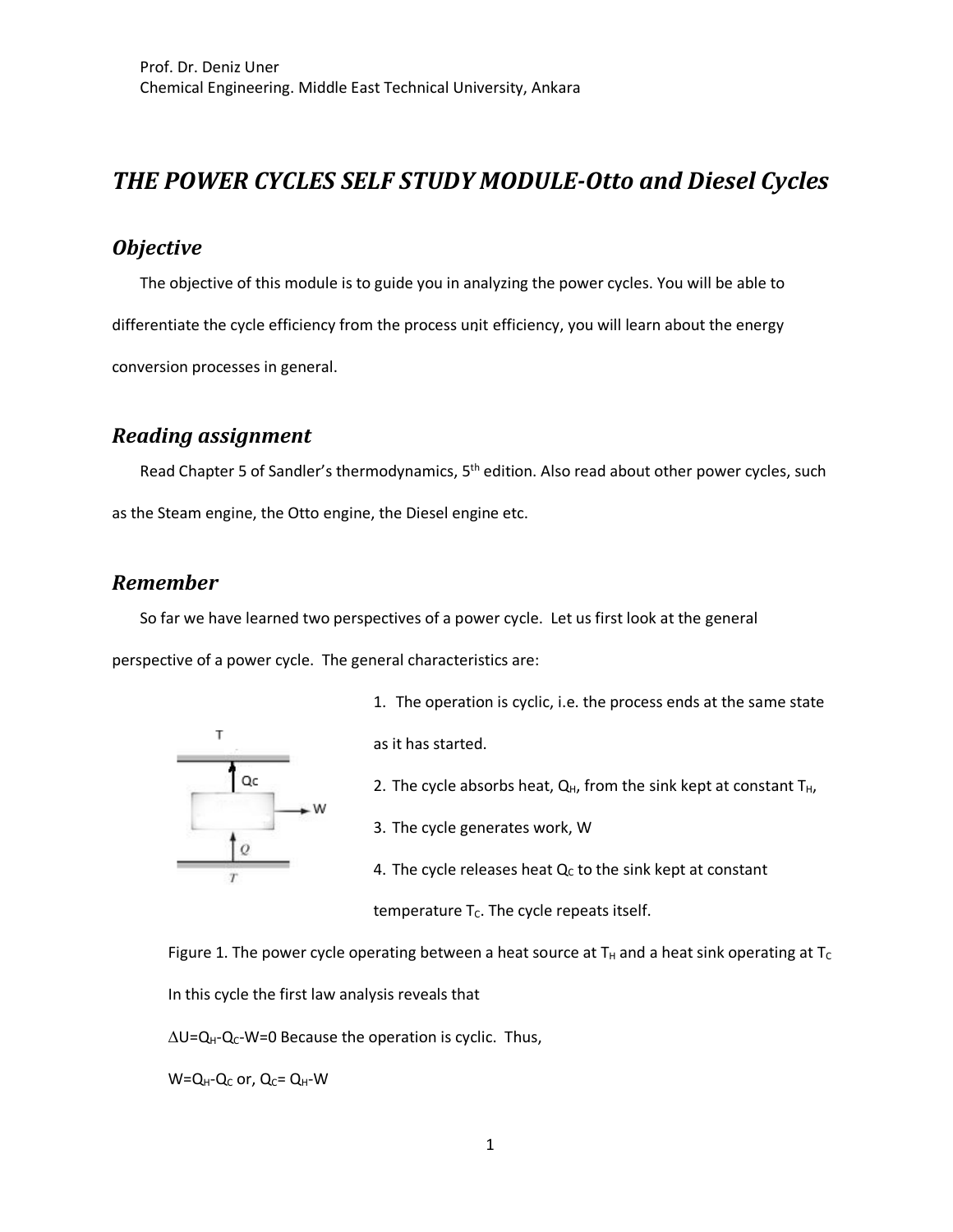$$
\Delta S = 0 = \frac{Q_H}{T_H} - \frac{Q_C}{T_C} + S_{generated}
$$
 (Self Test: Why is  $\Delta S = 0$ ?)

Substituting  $Q_C$  in terms of  $Q_H$  and W in the entropy balance yields

$$
0 = \frac{Q_H}{T_H} - \frac{Q_H - W}{T_C} + S_{generated}
$$

If the cycle is reversible, i.e., S<sub>gen</sub>=0, we obtain a relationship between the amount of work that we can obtain from this cycle in terms of the amount of the heat input and the difference between the source and the sink temperatures:

$$
\eta=-\frac{W_H}{Q_H}=\frac{T_H-T_C}{T_H}
$$

This general characteristics of a power cycle is reflected in the hypothetical Carnot cycle, shown

below:



Figure 2. Sandler Figure 4.3-2 The Carnot Cycle and the heat and work interactions shown on a

PV and TS diagrams.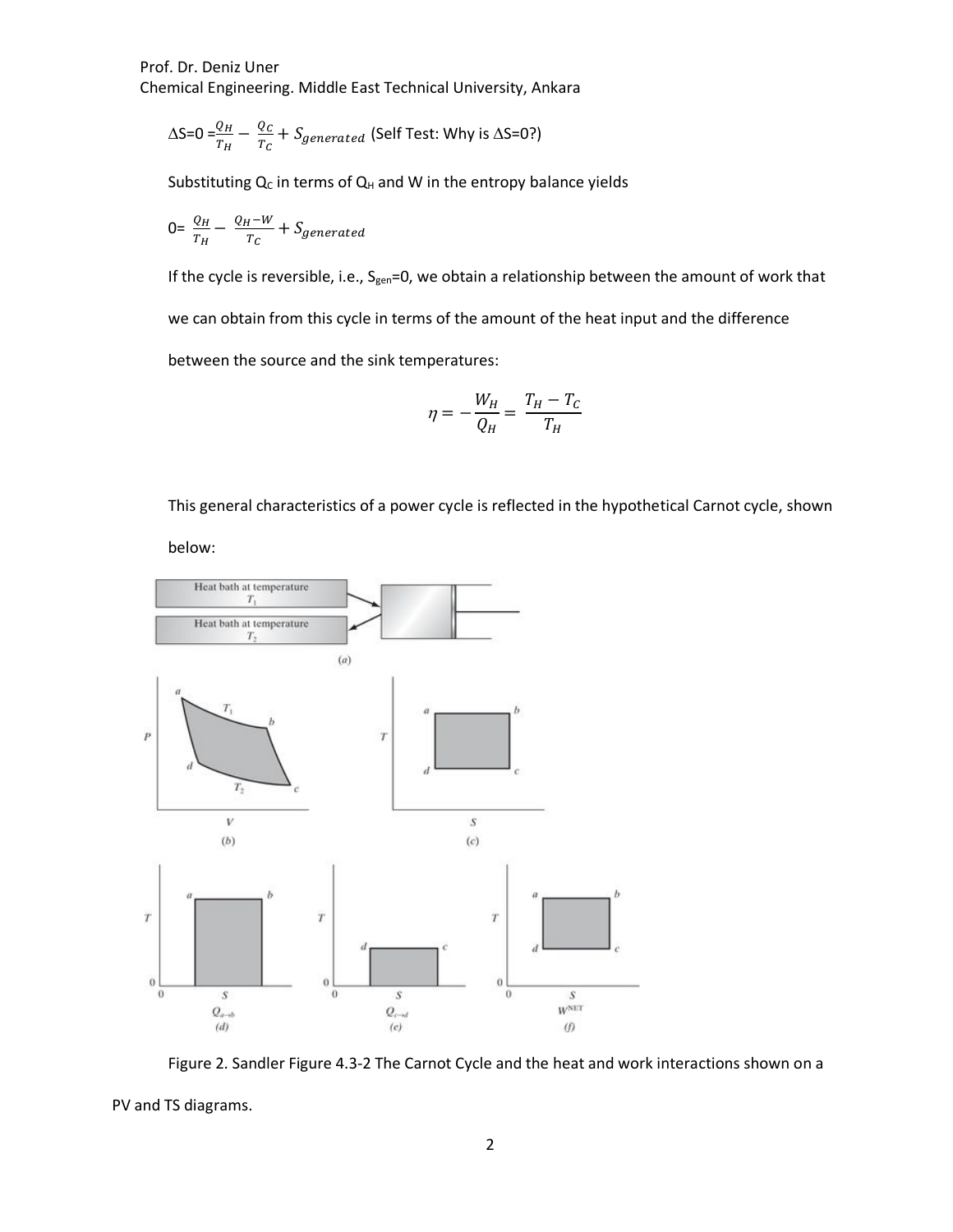### **The Internal Combustion Engines**

The general perspectives of the power cycle will prevail through all of the power cycles. We will have a high temperature source, a low temperature sink and while heat flows from hot to cold, we can convert some of it to work. Now let us remember the thermodynamic landscape, we have four different independent variables, as seen in the sketch on the right side, P,V, T,S. In the Carnot cycle we have navigated in the T, S domain of the processes. The Carnot cycle followed a route with constant T, constant S, constant T, constant S, in other words, TSTS sequence. In this module, we will have two examples of the internal combustion engines.

#### **The Diesel cycle**

The Diesel Cycle has the following features:

Reversible adiabatic, i.e. isentropic compression of the fresh air, S

- I. Constant pressure combustion, P
- II. Reversible adiabatic, i.e. isentropic expansion, S
- III. Constant volume exhaust, V



Figure 3. The Diesel cycle on a TS and a PV (web.mit.edu) diagram.

In the figure shown above, the horizontal line connecting to state 1 in the PV diagram corresponds to the intake of fresh air and the exhaust of the combustion gases. Now we will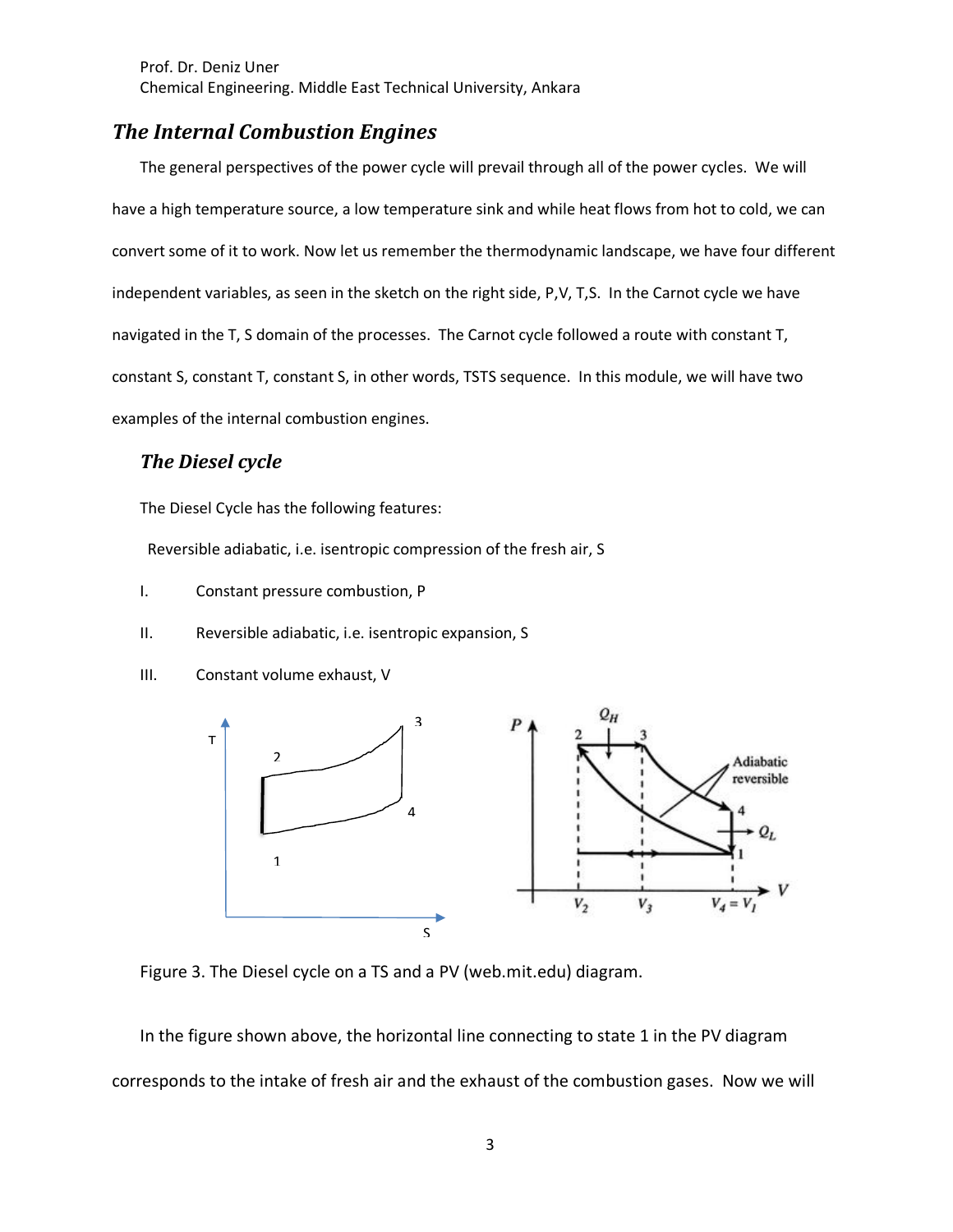analyze they cycle step by step. We do not have to know much, when we know the initial state of the incoming air, atmospheric pressure and room temperature, and the heat input in the combustion zone, we can construct the complete cycle. Now we will design our own power cycle by selecting our own temperatures and pressures for this process. Let us start filling the table below for the states indicated in Figure 3 with the information that is already available.

| <b>State</b> | $T(^{\circ}C)$ | P(MPa)  | $\sqrt{m^3/mol}$ | $(J/mol-K)$ |
|--------------|----------------|---------|------------------|-------------|
|              | Ambient        | Ambient |                  |             |
|              |                |         |                  |             |
|              |                |         |                  |             |
|              |                |         |                  |             |

For the information we need to calculate, we will use the energy balance and entropy balance wherever necessary.

I. System is selected between states 1 and 2. Here the process is adiabatic and reversible, i.e., isentropic (Self test: Why do we make such approximations?). The entropy balance dictates that the final entropy is equal to the initial entropy. However, we need another state variable to determine the state 2. This state variable is the pressure, it comes from the engine design. For this example, the compression ratio is selected such that  $P_2/P_1$  is 50. Now, knowing that the entropy change is zero, a ratio of the pressures, the fina temperature can be calculated from

$$
\Delta S = n C_p \ln \left(\frac{T_2}{T_1}\right) - n R \ln \left(\frac{P_2}{P_1}\right)
$$

4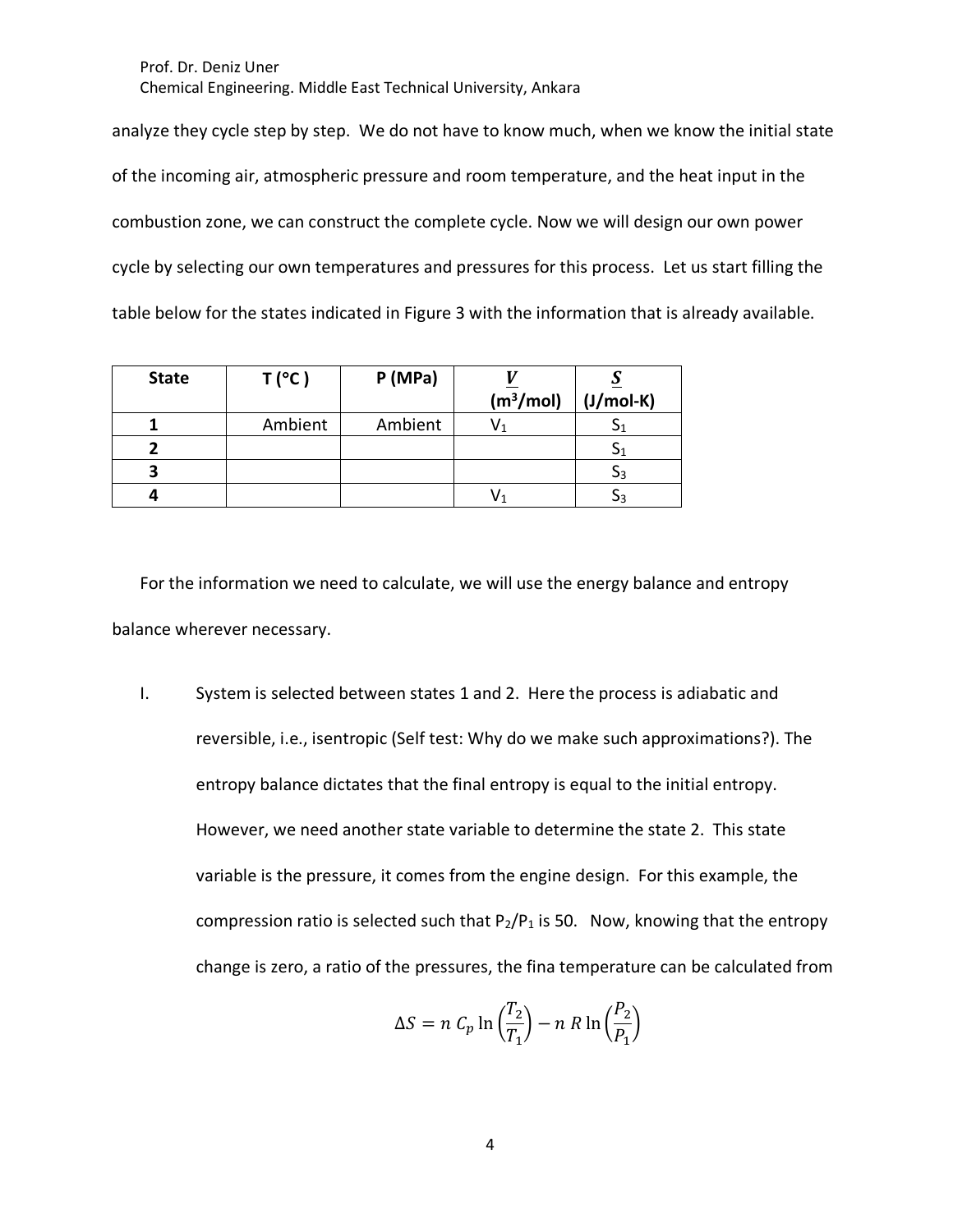Prof. Dr. Deniz Uner

Chemical Engineering. Middle East Technical University, Ankara

II. System is selected between points 2 and 3. This is the combustion process at constant pressure. Combustion at constant pressure provides the heat input to the cycle. For a closed system running at constant pressure, the fisrt law simplifies to  $\Delta U = Q - P \Delta V$  $Q = \Delta U + P \Delta V$ . Remembering that the the process is at constant pressure, one can

write

$$
Q = \Delta H = C_p^*(T_3 - T_2)
$$

Therefore, if we know the rate of heat input, we can calculate T3.

III. The process analysis continues between states 3 and 4. This is the adiabatic and reversible expansion of the combustion gases. We know the state variables in state 3, this process is isentropic (why?) and we know the volume of state 4 (how?)

$$
\Delta S = n C_v \ln \left( \frac{T_4}{T_3} \right) + n R \ln \left( \frac{V_4}{V_3} \right)
$$

IV. Between points 4 and 1 the system exhausts the gases at constant volume.

Below, the table is partially filled for ambeint gas intake at state 1, and for a heat input of 1000 J/mol air between states 2 and 3. As an exercise, fill the table below for the missing values.

| <b>State</b> | $T(^{\circ}C)$ | P(MPa) |                  |             |
|--------------|----------------|--------|------------------|-------------|
|              |                |        | $\sqrt{m^3/mol}$ | $(J/mol-K)$ |
|              | 25             | 0.1    | 0.02             | -21         |
|              | 630            |        |                  | 51          |
|              | 664            |        |                  | SЗ          |
|              |                |        | 0.02             | Э3          |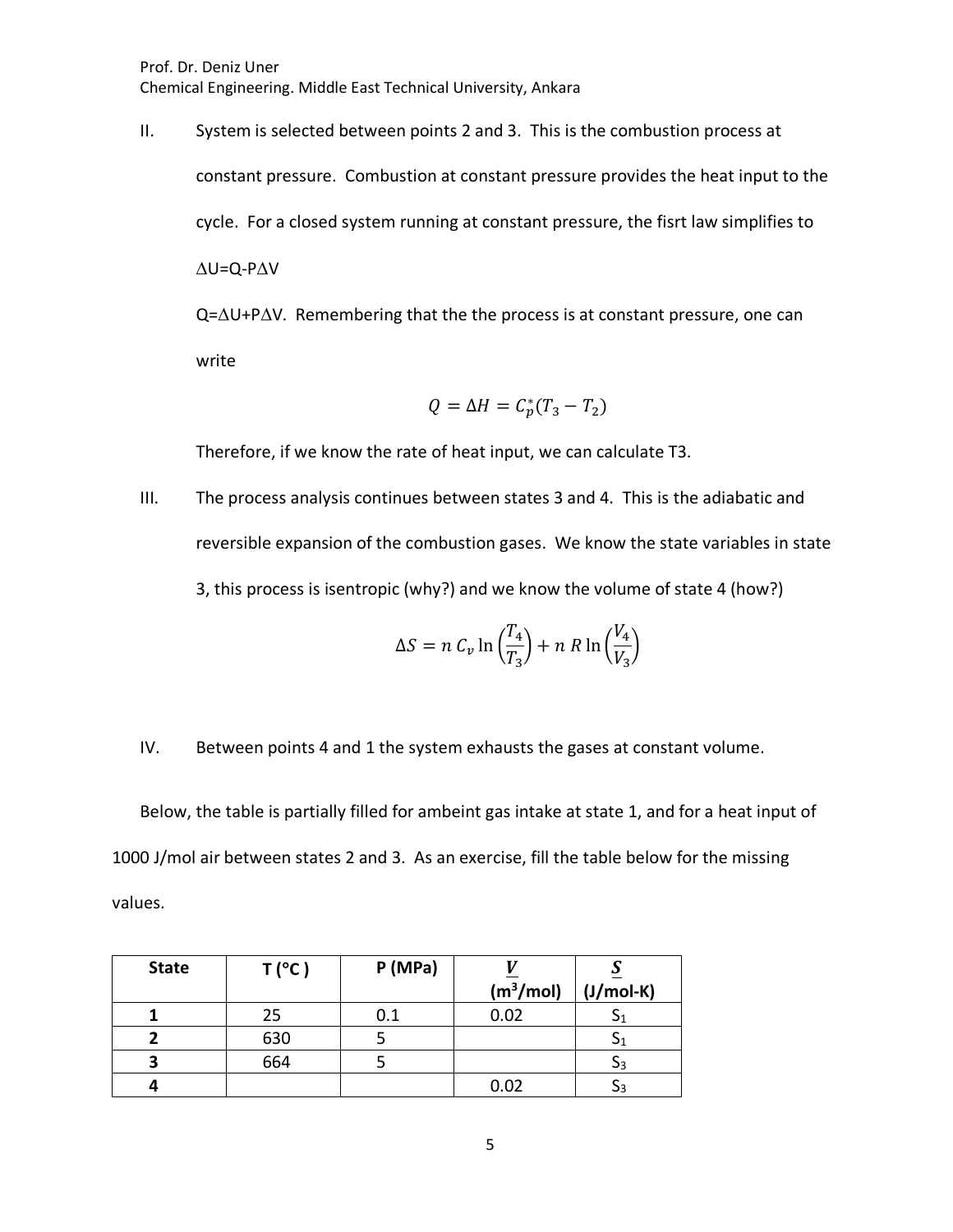Now you can calculate the the heat and work interactions of all of the process steps, and

determine the cycle efficiency.

Fill the table below for the hypothetical cycle we constructed above:

| Process step   | $\Delta H(kJ/mol)$ | Q(kJ/mol) | W(kJ/mol) | $\Delta S(kJ/mol)$ |
|----------------|--------------------|-----------|-----------|--------------------|
|                |                    |           |           |                    |
| Constant       |                    |           |           |                    |
| pressure       |                    |           |           |                    |
| combustion     |                    |           |           |                    |
| Adiabatic      |                    |           |           |                    |
| expansion      |                    |           |           |                    |
| Exhaust/intake |                    |           |           |                    |
| Adiabatic      |                    |           |           |                    |
| compression    |                    |           |           |                    |
| Overall cycle  |                    |           |           |                    |

### *The Otto cycle*

The Otto Cycle, the cycle for the gasoline engines, has the following features:

- I. Reversible adiabatic, i.e. isentropic compression of the fresh air, S
- IV. Constant volume combustion, V
- V. Reversible adiabatic, i.e. isentropic expansion, S
- VI. Constant volume exhaust, V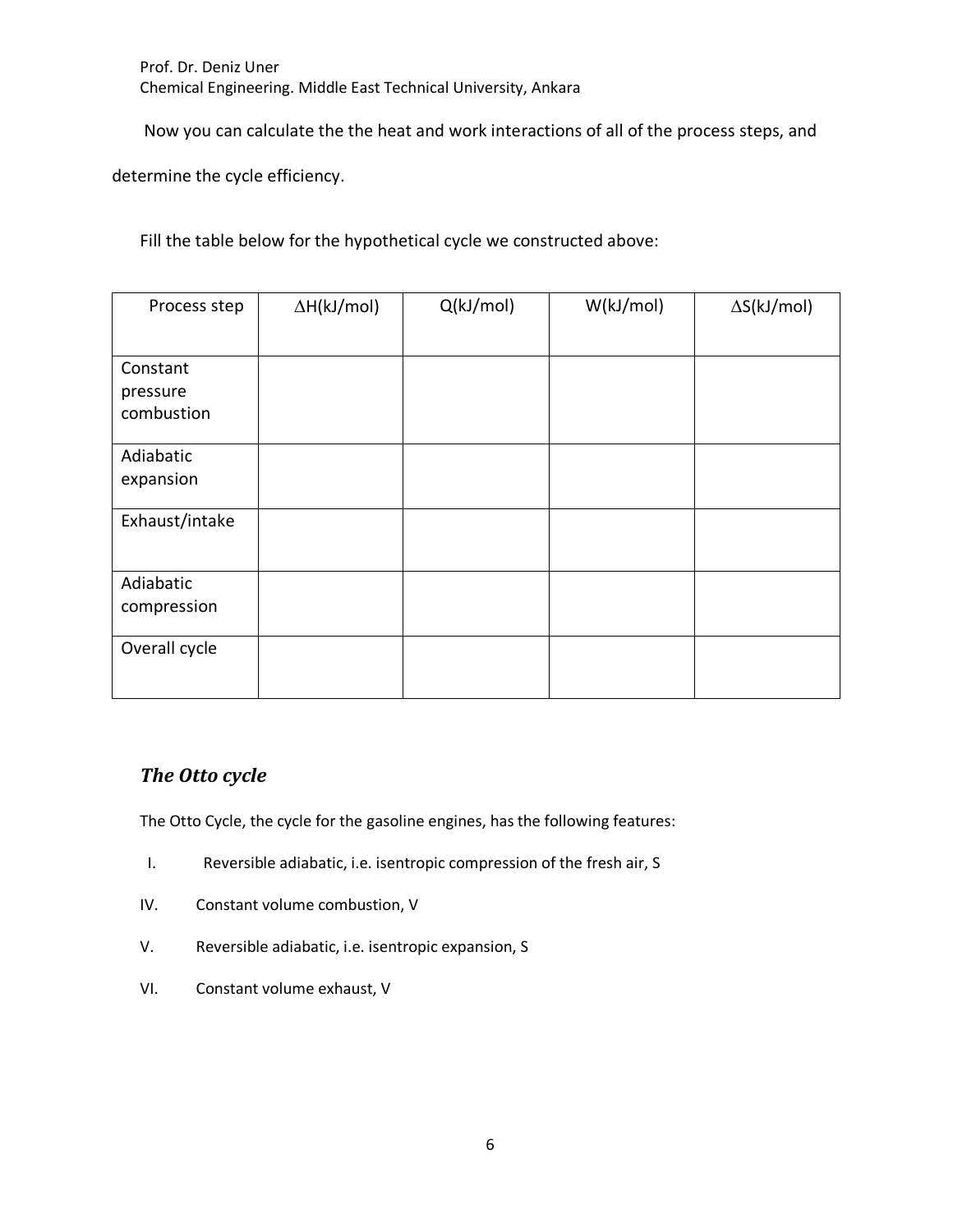

Figure 4. The Otto cycle on a TS and a PV diagram.

In the figure shown above, the horizontal line connecting to state 1 in the PV diagram corresponds to the intake of fresh air and the exhaust of the combustion gases. Now we will analyze they cycle step by step. Similar to the Diesel cycle, we do not have to know much, when we know the initial state of the incoming air, atmospheric pressure and room temperature, and the heat input in the combustion zone, we can construct the complete cycle. Now we will design our own power cycle by selecting our own temperatures and pressures for this process. Let us start filling the table below for the states indicated in Figure 4 with the information that is already available. Notice that the volumes are the stame in the states 1 and 4. Also, the volumes of states 2 and 3 are the same.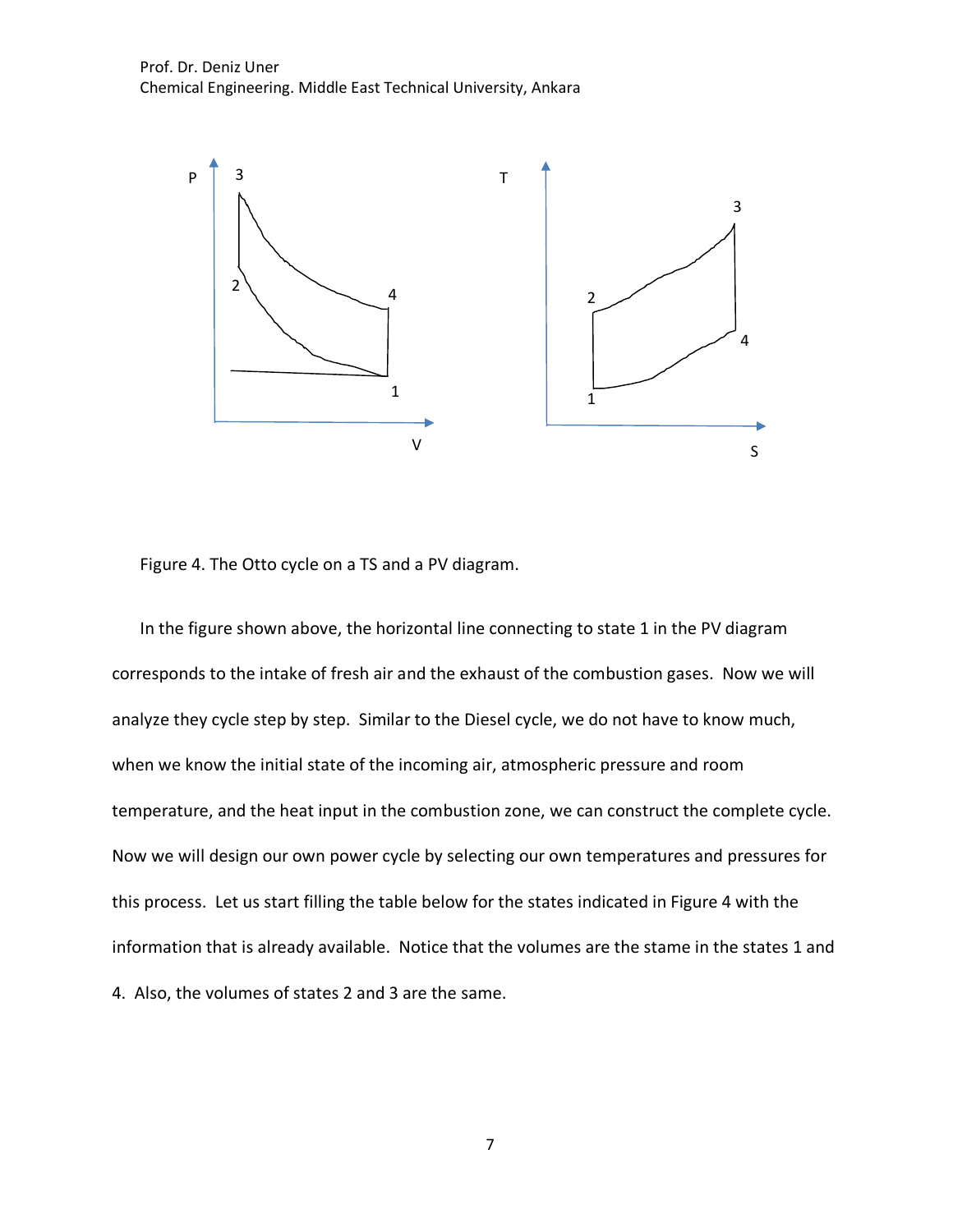| <b>State</b> | $T(^{\circ}C)$ | P(MPa)  |                  |                |
|--------------|----------------|---------|------------------|----------------|
|              |                |         | $\sqrt{m^3/mol}$ | $(J/mol-K)$    |
|              | Ambient        | Ambient | v٠               |                |
|              |                |         | V۶               |                |
|              |                |         | V2               | 3 <sup>3</sup> |
|              |                |         |                  | эз             |

For the information we need to calculate, we will use the energy balance and entropy balance wherever necessary.

> I. System is selected between states 1 and 2. Here the process is adiabatic and reversible, i.e., isentropic (Self test: Why do we make such approximations?). The entropy balance dictates that the final entropy is equal to the initial entropy. However, we need another state variable to determine the state 2. This state variable is the self ignition temperature of the gasoline. We have to maintain the temperature at state 2 below the self ignition temperature of gasoline ~280 °C. If this is our **design constraint,** we should determine the pressure such that the temperatures are below this value. Now, knowing that the entropy change is zero, a ratio of the temperatures, the final pressure can be calculated from

$$
\Delta S = n C_p \ln \left(\frac{T_2}{T_1}\right) - n R \ln \left(\frac{P_2}{P_1}\right)
$$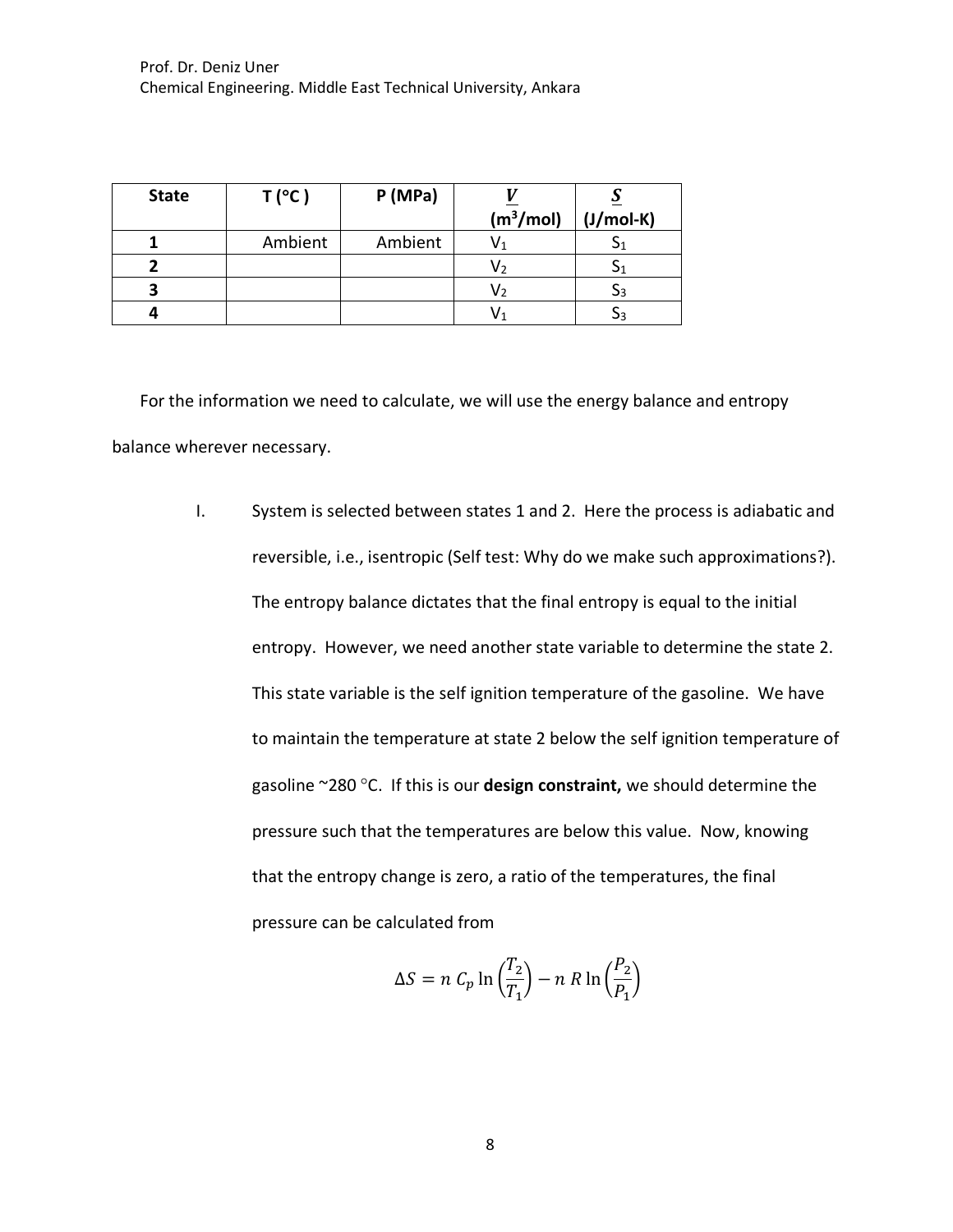II. System is selected between points 2 and 3. This is the combustion process at constant volume. Combustion at constant volume provides the heat input to the cycle. For a closed system running at constant pressure, the first law simplifies to  $\Delta U = Q$ 

$$
Q = \Delta U = C_v^*(T_3 - T_2)
$$

Therefore, if we know the rate of heat input, we can calculate  $T_3$ .

III. The process analysis continues between states 3 and 4. This is the adiabatic and reversible expansion of the combustion gases. We know the state variables in state 3, this process is isentropic (why?) and we know the volume of state 4 (how?)

$$
\Delta S = n C_v \ln \left( \frac{T_4}{T_3} \right) + n R \ln \left( \frac{V_4}{V_3} \right)
$$

IV. Between points 4 and 1 the system exhausts the gases at constant volume.

Below, the table is partially filled for ambeint gas intake at state 1, and for a heat input of 1000 J/mol air between states 2 and 3. As an exercise, fill the table below for the missing values.

| <b>State</b> | $T(^{\circ}C)$ | P(MPa) |                  |             |
|--------------|----------------|--------|------------------|-------------|
|              |                |        | $\sqrt{m^3/mol}$ | $(J/mol-K)$ |
|              | 25             | 0.1    |                  | υΊ          |
|              | 227            | 0.6    |                  |             |
|              | 275            |        |                  | эз          |
|              |                |        |                  | ΟЗ          |

Now you can calculate the the heat and work interactions of all of the process steps, and

determine the cycle efficiency.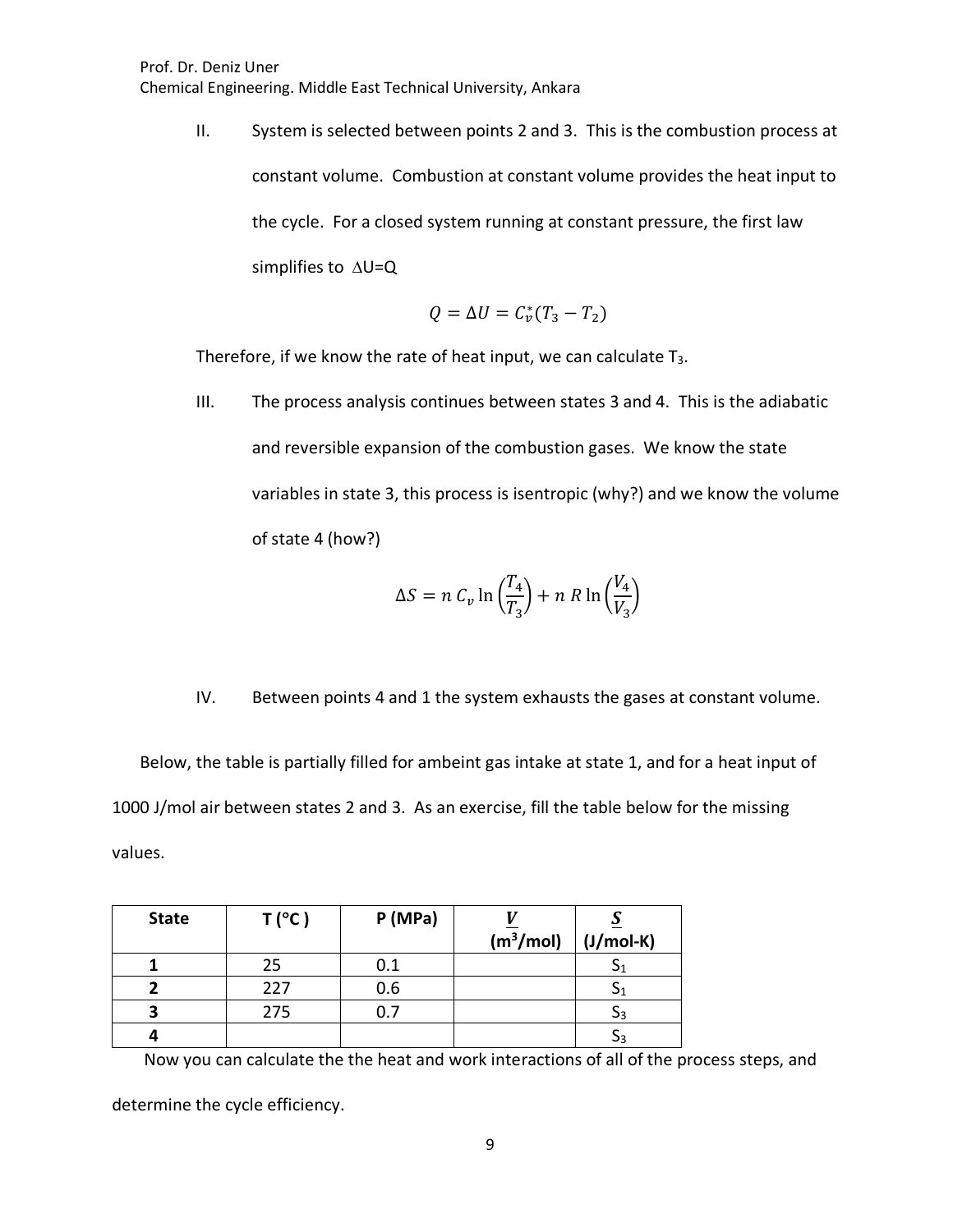Fill the table below with the values for the hypothetical cycle we constructed above:

| Process step           | $\Delta H(kJ/mol)$ | Q(kJ/mol) | W(kJ/mol) | $\Delta S(kJ/mol)$ |
|------------------------|--------------------|-----------|-----------|--------------------|
|                        |                    |           |           |                    |
| Constant               |                    |           |           |                    |
| pressure<br>combustion |                    |           |           |                    |
|                        |                    |           |           |                    |
| Adiabatic              |                    |           |           |                    |
| expansion              |                    |           |           |                    |
| Exhaust/intake         |                    |           |           |                    |
| Adiabatic              |                    |           |           |                    |
| compression            |                    |           |           |                    |
| Overall cycle          |                    |           |           |                    |

After filling the table with the relevant information and performing the necessary

calculations, determine the cycle efficiency

η=-W<sub>net</sub>/Q<sub>H</sub>

Compare this efficiency with that of the Carnot cycle efficiency. Then discuss your results.

$$
\eta = \frac{T_H - T_C}{T_H}
$$

## *Calculate*

1. Determine the effect of the ratio  $P_2/P_1$  on the cycle efficiency for a Diesel cycle where the heat input is given as 1000 J/mol. Select different values for  $P_2/P_1$  and determine the